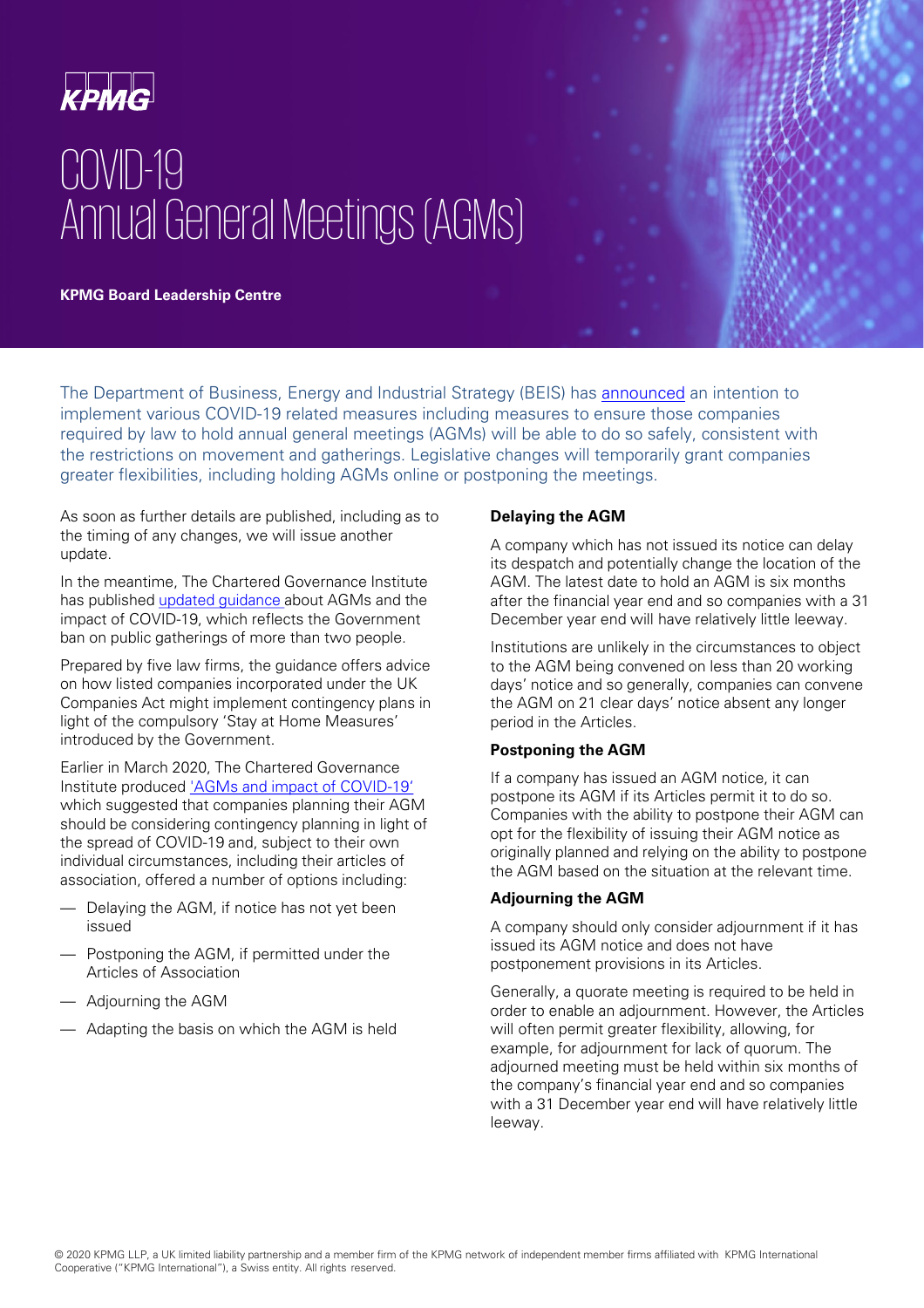## **Adapting the AGM**

While the Chartered Governance Institute's [initial paper](https://www.icsa.org.uk/assets/files/pdfs/guidance/agms-and-impact-of-covid-19-web.pdf) included a number of matters to be considered when adapting an AGM in the light of the current pandemic, the [updated paper p](https://www.icsa.org.uk/assets/files/pdfs/guidance/agms-and-impact-of-covid-19-supplement-web.pdf)rovides more guidance in the light of the Government's compulsory 'Stay at Home Measures' prohibiting, among other things, public gatherings of more than two people.

While postponement of the AGM is an option, companies may need to ensure that their standing share capital authorities (as granted at their 2019 AGM) are refreshed before they expire.

For certain companies, the ability to raise working capital by utilising such authorities may be crucial in the coming months. This may determine, in part, whether a company takes advantage of any relaxation of the timeframe within which an AGM must be held, as it seems unlikely that any change to current legislation could extend the duration of shareholder-sanctioned share capital authorities.

Also, companies may need to hold a general meeting on an urgent basis to approve a capital raising or other urgent transaction.

Recognising the necessity of being able to hold a valid general meeting issues like these while the 'Stay at Home Measures' persist, the [updated guidance](https://www.icsa.org.uk/assets/files/pdfs/guidance/agms-and-impact-of-covid-19-supplement-web.pdf) proposes an approach for companies who do not wish or are not able to postpone their AGM.

It recommends that companies encourage shareholders to vote by proxy and that they make it clear in the notice of meeting, RIS announcement or by updating the information on the company website where the notice of meeting has already been published, that public gatherings of more than two people are not permitted and stress that anyone seeking to attend the meeting in person will be refused entry.

The guidance also offers advice on:

- How to ensure that the meeting is quorate
- Who should chair the meeting
- Which directors will be allowed or expected to attend the general meeting
- Where to hold the meeting in the event of the planned venue being unavailable or otherwise inaccessible.

## **Ensuring the meeting is quorate**

The quorum for a general meeting is typically set out in a public company's articles (or is determined to be two members present in person or by proxy by section 318(2) of the Companies Act 2006). This quorum may be satisfied by two director and/or employee shareholders of the company attending the meeting, with resolutions being passed by the proxy votes of those who have not been able to attend in person (or by appointing one of those employees as a corporate representative) and the votes of those in attendance.

This might be achieved by, for example, an executive director and the company secretary being present at the general meeting, provided that each is a member, a corporate representative or appointed as a proxy. The fact that their presence is necessary in order for a quorum to be formed means that their presence is 'essential for work purposes' (and therefore permitted), especially given they are both employees and the company needs to deal with the business of the meeting.

All, or almost all, companies should be able to form a quorate meeting in this way.

#### **Who should chair the meeting?**

The articles will determine who chairs a general meeting. They typically provide that the chair of the board or, in the absence of the chair of the board, another director shall preside as chair of the meeting. It may be helpful for a director to attend as part of the quorum so that it is clear who shall act as chair of the meeting. Alternatively, articles may allow for any member to be elected to act as the chair of the meeting by a resolution of the company passed at that meeting.

To make sure that the chair of the meeting can exercise all proxy votes submitted, companies should make sure that the form of proxy appoints the chair of the meeting (and not the chair of the board or a specific director who may on the day be unable to attend).

## **Which directors should attend?**

There is no legal requirement for directors (other than those whose presence may be required to form a quorate meeting as described above) to attend a general meeting and their attendance would not be permitted under the Stay at Home Measures. It would, however, be possible as an option for them to dial in to the meeting if the company considers that this is helpful for running the meeting, although it is not required.

## **Where to hold the meeting?**

Companies that have already convened a general meeting for a venue that has since become unavailable will need to find an alternative venue. If the company's articles allow the board to postpone the meeting or move its location to an alternative venue, they should consider exercising this power to move the meeting to a more controlled venue, such as the company's head office. While some companies may ordinarily have security concerns (especially if their general meetings are normally very well-attended or if they operate in contentious sectors), the fact that the meeting may be held behind closed doors should mitigate these concerns.

Companies that do not have articles that enable them to postpone their meeting or switch to an alternative venue should, in law, adjourn the meeting from the planned venue to an alternative venue. Where this is not practicable, companies should take advice on the best course of action in the circumstances, while always preserving the safety of the individuals involved.